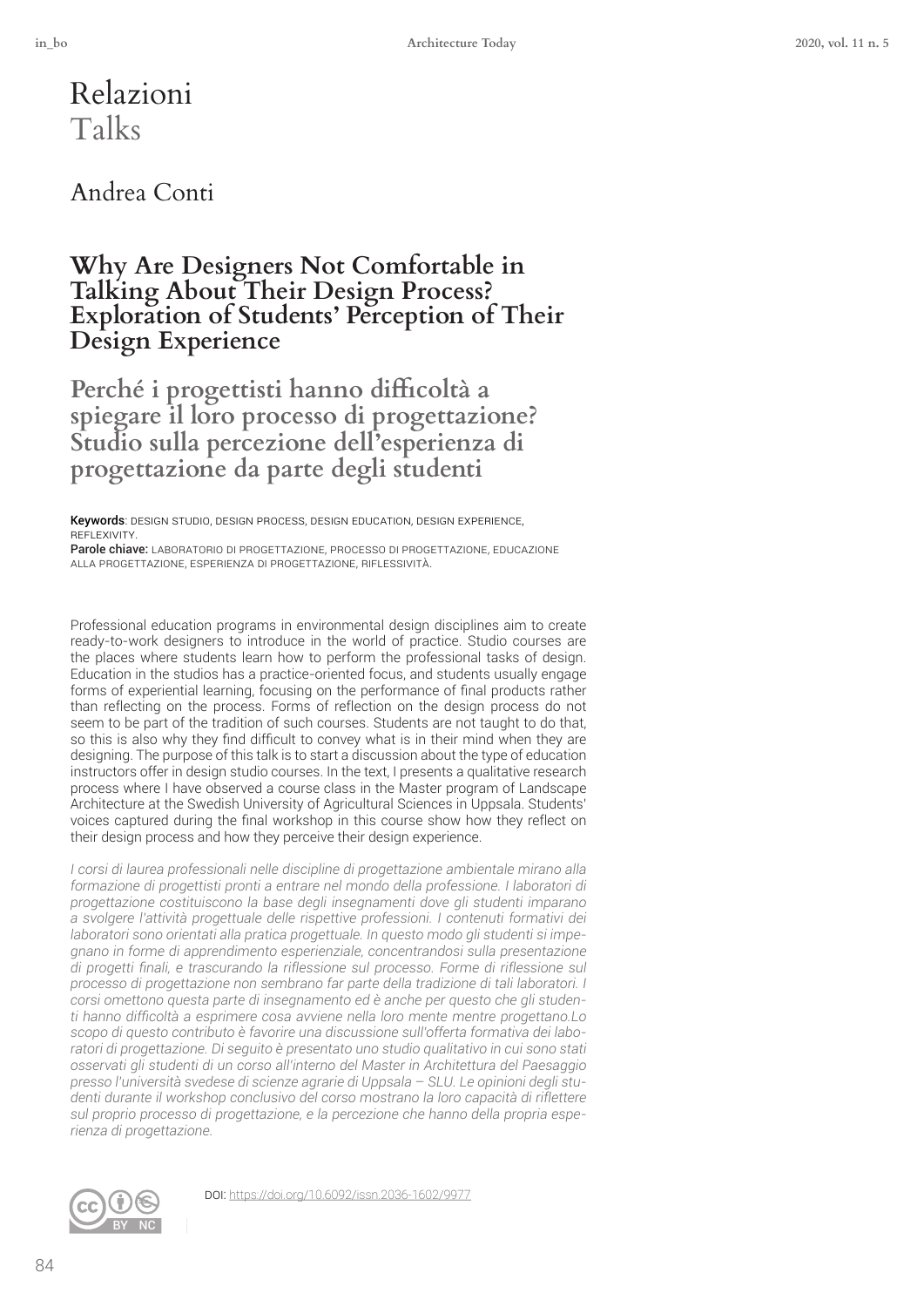#### INTRODUCTION

Consider a situation in which designers have to explain their last project in front of an assembly. Imagine people asking questions about their approaches to the project, about their ideas and experiences during the process.

The answers are usually not quite exciting as the projects themselves. Descriptions of their design processes have quite poor argumentations, and some of them even lack reasons. In some cases, they delight the audience in showing brilliant and clear sketches of their original ideas, expressly made up for the presentation. It is common that expert designers are not always experts in describing what they do when they work.

Practicing design seems easier than explaining how to do it, at least for established design professionals. In this talk, I argue that this situation has to do with their training and education in academia.

Professional education programs in environmental design disciplines aim to create ready-to-work designers to introduce in the world of profession. Studio courses are the places where students learn how to perform the professional tasks of design. Design education in the studio usually engages forms of experiential learning, namely, learning through the experience of doing. In my experience as a design student and teaching assistant, during the frst weeks of studio, instructors introduce students to design methods and tools.

For the rest of the course, students endeavour to learn how to apply the methods and the tools. At the end of the course, students present their projects to a jury in a fnal review. The fnal projects will determine in a large part students' fnal grading. Due to its practice-oriented focus, this approach to design education affects students' evaluation, focusing on the assessment of fnal products, rather than students' improvement over the design process. As Rivka Oxman suggests, this approach misses to evaluate students' learning experiences in terms of "cognitive learning increment".<sup>1</sup> During the 1970s, the discussion about design shifted from an interest on design as a product, to design as a process. The research on design moved into trying to understand designers' mind in action and their approach to design.<sup>2</sup> There was also an interest in understanding how design practitioners think at work and, as Donald Schön described it, how they "reflect-in-action" during the design process.3 In a similar way, Schön introduced the concept of "reflectionin-action" to the practice of the design studio. According to this concept, the training of students in the studio can take the form of a "reflective conversation with the situation", where students could consciously reflect on their design process.<sup>4</sup>

Nonetheless, these aspects of research on design were not integrated into design curricula in any systematic way. Instructors of the studio are commonly design practitioners who received little to no training in design pedagogy. The average design studio course focuses on the professional side of design, providing future practitioners with skills and competence of IT-tools, and leaving no time for reflecting on what they are doing. I became aware of this situation when I asked students to talk about their design process. I was surprised to see how hard it was for them to describe their design experience. With this talk, I question the practice of the design studio, investigating how students reflect on their design process and how they perceive their design experience.I present the results of a qualitative research process where I have observed a course class in the Master program of Landscape Architecture at the Swedish University of Agricultural Sciences – SLU, in Uppsala. As the course focused on feldwork methods, I took in consideration the early stage of the design process, in order to understand students' experience during feldwork analysis and during the generation of moments of insight.

#### DESCRIPTION OF THE COURSE

The in-class observation involved the course LK0313 – History, Theory and Practice of Landscape Architecture. The course is in the fourth year of the Master's program in Landscape Architecture. The arrangement of the course is a fieldand studio-based design laboratory and despite it takes place in a studio setting, it is not product oriented.

During the course, students had to

carry out a series of exercises and assignments, mostly on a weekly basis, aimed to foster their capacity to reflect over design methods. The assignments focused on the early stages of the design process, such as feldwork and site analysis. No final design project was required at the end of the course. The observation involved both the students and the instructors. The class had students from the fve-year Master in Landscape Architecture program, as well as from the two-year Master in Landscape Architecture and Sustainable Urbanisation program.

#### METHOD

Once a week over the course term, I carried out a non-participating observation of both students and instructors during the in-class hours, mainly during the reviews of the weekly assignments.5 To perform the data collection, I took notes and sketches in a journal-diary – an A4 notebook, that I also used for reviewing the notes after each observation (Fig. 1). At the end of the course, I facilitated a workshop with the students.

With the workshop, I wanted to grasp students' understanding of their training about the design process and their experience during the generation of moments of insight and of design ideas. In the frst part of the workshop, I divided students in groups, six to eight people each, and gave them the frst of two surveys (Fig. 2). After having read the survey, they had to discuss it in group, and then individually answer the closed-ended statements. The frst survey employed a Likert scale grading with a range scale between one – totally useless, and ten – very useful. Students had to rank various activities according to the role they played in shaping their most signifcant moments of insight during the course. For example, the activities included statements such as "*being in the feld during the assignment*, *talking with the instructors*, *talking with fellow students*, *reading the course literature*", etc. After this survey, I asked each group to share their discussions within the whole class. In the second part of the workshop, I gave the students a second survey, which had three openended questions. I asked the students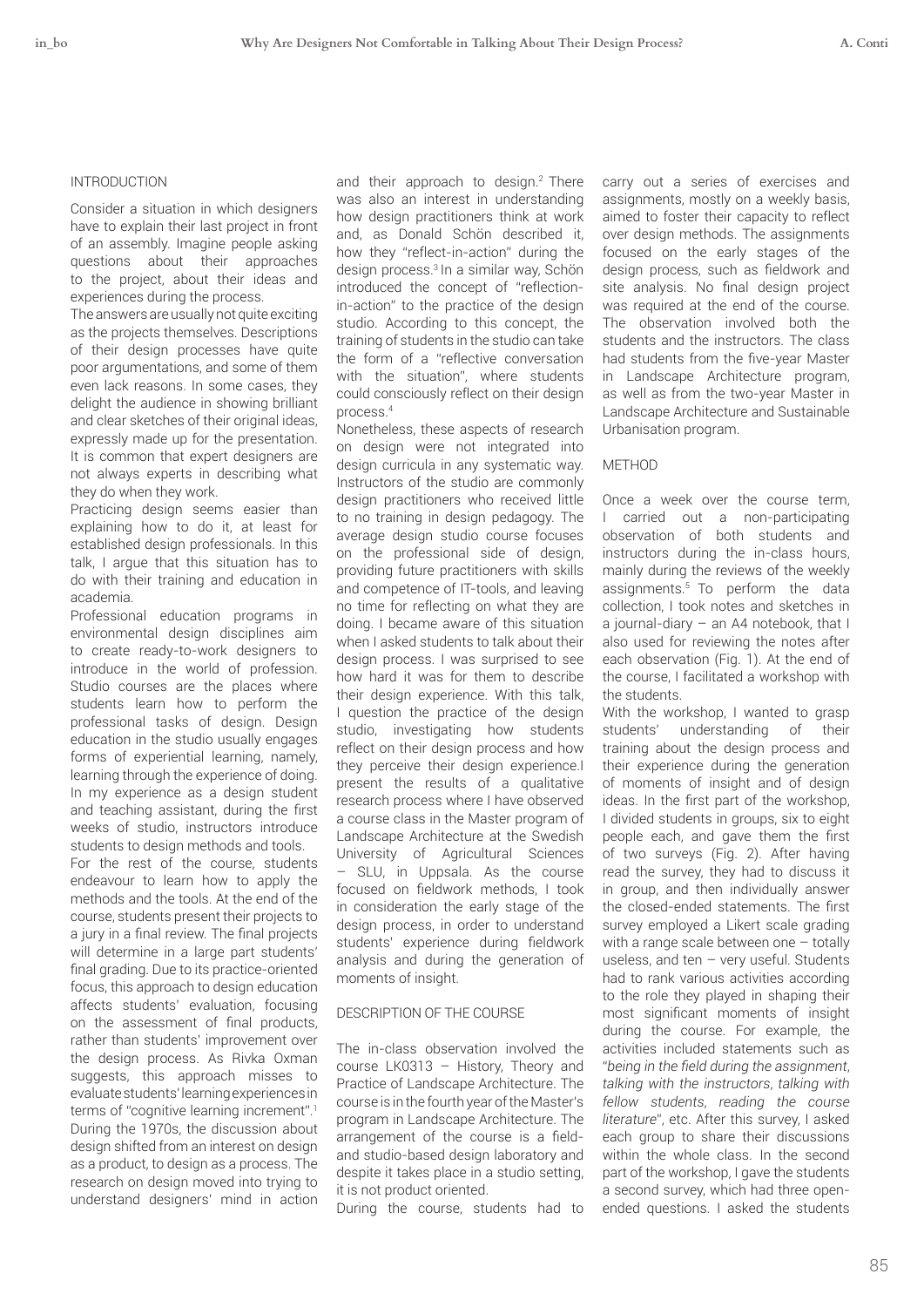to describe their experience during moments of insight. The first question asked them to describe *what* idea they generated. The second one, to describe the situation, *when* and *where* they got it. The third, to describe their approach to the method  $-$  fieldwork mode, they were using (Fig. 3).

#### STUDENTS' VOICES FROM THE **WORKSHOP**

Data analysis of the frst survey revealed no clear patterns in students' answers. Nonetheless, when students had to share within the whole class during the workshop, they expressed their scepticism about the type of survey I had chosen. They showed their struggle to abide by the survey rules  $-$  Likert scale questions, mentioning the necessity to motivate each answer. The second part of the workshop, the survey with three open ended questions about the idea generation process, seemed to have a different effect on students. On one hand, during the sharing part they seemed to be at ease, at least more than in the frst survey, in explaining what was in their minds when they got their most interesting moments of insight. Describing the situation in which they got their ideas and evaluating the method they were using seemed to be more liberating than checking boxes on a Likert scale grading. On the other hand, in the description of their moments of insight, students showed different types of sensibility and awareness of their own thinking. When reading students' answer from the second survey, I found various points of view among the students, so that diversity among the points of view constituted a trend itself. Moreover, I also found that students had a certain resistance in writing about their processes. For instance, there were students showing hesitations in answering the questions, or in using elusive terms. In some cases, students even contradicted themselves in their explanations. In the first open-ended question I asked students to describe their most interesting moments of insight. The answers to this question mainly concerned reflections about the design process and the ways they usually work. One of the students, Robin<sup>6</sup>, in speaking about the method wrote that limitations during the process generate inspiration: "*The limitation made me creative*". Lydia claimed "*the need to be very specifc and realistic when pursuing a certain goal*"*.* Jennie also confrmed that the way she likes to work prohibits her to create freely: "*My comfort zone* – *the way I like to work* 

– *prohibits me to create freely*". Other students instead, showed that limitations generate discomfort in their work.

They described anxiety as part of their design process. For example, Susan wrote: "*I feel more self-conscious now, which is good, but I have a feeling of unease to my work*"*.* There were students who qualifed their processes with adjectives such as "*comfortable*", and "*free*". Emma in describing the method wrote: "*It made me feel comfortable and free*". Helen also said: "*Trusting my instinct is good*". In other cases, instead, concepts such as "*chaos*" and "*messiness*" became even meaningful for their processes. Ariel wrote: "*It is important not to think about the product. Just let myself be free and take time to think. It is easy, in the beginning let it be messy*". John also wrote: "*It is always chaos in the beginning, it should be chaos*"*.* In the second open-ended question I asked the students to describe *when* and *where* they got their moments of insight. Students had their ideas at different times and in different places of course, but they also had different approaches in describing their situations. It is possible to identify two categories of answers according to the time they spent in developing the idea and the context in which they got it. On one hand, there were students writing about their idea as an intuition, occurred at a specifc time during the course. Robin wrote: "*Most of my insights hit me when I was watching a movie or reading a book*"*.* Carl: "*I was in the shower*"*.* Jessica: "*I was working with the assignment number 6 at home on my sofa*"*.* On the other hand, students described the idea as developed over

time, in a constant reflection. Kate wrote: "*My insight developed during the entire course, but especially during the assignments*"*.* Sue: "*It is a reflection which I have done over the course of time so it is hard to mention one specifc moment*"*.* In describing the context in which they got their moments of insight, there were students who referred to an active situation of *doing*, for example an activity connected with the course such as reading the course literature, or reflecting over an assignment. Julia wrote: "*I was reading my P-book*". More than one third of the students had their ideas when working on the assignments. Nonetheless, there were students who described their idea happening in a context of *not-doing.* For example, Ariel wrote: "… *just let myself being in the moment and frst just think about nothing*"*.* Susan also wrote: "*More free time reflections. On a commuter train, when doing nothing*"*.* In the third openended question I asked them to describe how they felt about using their methods. Differences in students' answers showed different capacities and levels of comfort in thinking about their design process, but conflicts also appeared when they evaluated the method  $-$  fieldwork mode – they used in their assignments. Some students found the method "*fun*"<sup>7</sup> and "*enlightening*".<sup>8</sup> Jennie wrote: "*It challenged me to do things I usually don't do, and act in a way I am usually uncomfortable with. The mode pushed me out of my comfort zone and by doing so, it enlightened me*"*.* On the other side, there were critiques that showed scepticism in understanding the purpose of using that method for the generation of design ideas. For example, Kate wrote: "*Sometimes I felt childish and I could not see why I was doing what I did*". Scepticism sometimes turned into difficulty to approach the method. Joey wrote: "*It was confusing!*… *The assignments were a pain!*" Elvin also said: "*I was pushed to use the mode*… *It became more about the mode instead of the analysis of the landscape*"*.* In some cases, students used words that open up to several interpretations. For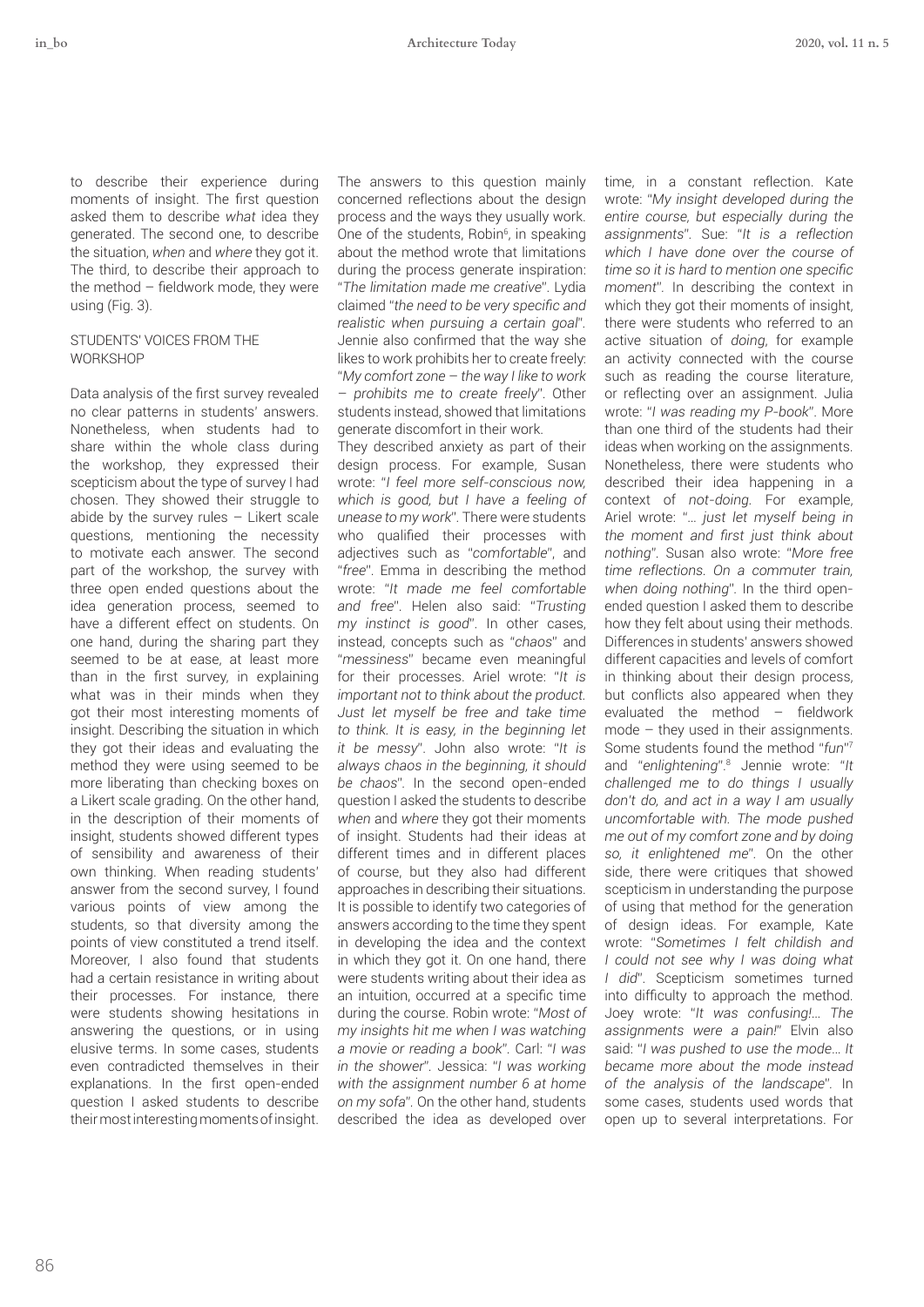example, Lindsey wrote: "*I felt a bit not scientifc, and I do not know how I would use this again in a studio course*"*.*  Perhaps, qualifying the design activity with the word "*scientifc*" suggests more questions than answers. For example, what does she mean by "*not scientifc*"? And why does she think that the design activity should be scientifc? Maybe, she means that her approach was not scientifc, or that she did not feel like

a scientist. Perhaps, she did not know how to express her thoughts. Or maybe, she is missing a language to describe it, because nobody asked her to reflect on her design method before.Sometimes, divergent thinking is visible when comparing the three answers from the same student. For example, Robin (as reported above) stated that limitations had stimulated her creativity. Later on, she wrote about the method: "*I think it* 

 $8.09.13$ P2 REVIEW Critical analysis of students' skitchbook.<br>They had to choose their bet 2 page spread of Photo.<br>and pin them up around the studio wells like in a particular the students were reviewing their works. Purpose: - make them avare of one enother work They word # instead of masses that they would 30 min to review: 2 meeters to look notheyalt exported & judged and to union their Red: for soll comments work. mithod they are To investigate the field what<br>Someone (instructor) or something Black: for there comment Reflection: How rough of the Anathin (How? URy? WRA?)<br>La pert of a rate analysis? this non on goods, There are at of things that we estually cany that are<br>mat part of a site amalysis. abolism an irong ebout d A student used a person as a ted: her proposed<br>was to enductional veloce people vent to set to a p.O.<br>• Reflection and debate students - professor Designers usure design for t evered put esto: What would change if you we enather The improvement even tures to velcome couple students question the exercise and attempting dete. Som dutite on exptrical doesn't secrats. Hend to get rid of pucones

*was a little unnatural to work with that. I had to push it, I was forced*… *Maybe this could be done in another way?*" In a similar manner, Jessica described that in one of the assignments she had "*the most interesting moment of insight*"*.* She stated: "*I found my creativity*"*.* Later, when she described the method, she seemed to change her position: "*I feel that the method is kind of diffcult to use*… *it made me feel locked, it made the assignments diffcult to do*"*.* Clearly, these answers highlight students' character and personality, but also reflect their capacity to think on their own methods.

### VIEWS ON STUDENTS' VOICES

When analysing students' answers, patterns of conflicts start emerging from their discourse. One source of conflict interests the approaches that students have toward their design processes. On one side, there are students claiming for a necessity to be "*free*" and to "*free their ideas*" in order to carry out the process. Three of them clearly stated the need to feel "*comfortable and free*" in order to express their ideas and to be creative. Though, they do not clarify further their explanation. For instance, Ariel wrote: "*Just let myself be free and take time to think*"*.* Carl also said: "*Don't worry about doing something buildable, just free my ideas to explore things and feelings*…"*.*  When I read these answers, I found myself asking what they mean by "*being free*". The term *per se* is really vague, and they do not further discuss it in their answers. How did she let herself be free? How did he free his ideas? Perhaps, they refer to a state of mind, or a necessity to have either a flexible method or a flexible outcome. On the other side, there are students who think that limitations and constraints are essential qualities for stimulating one's design creativity. They refer to the need to be pushed out of their "*comfort zone*" during the process. They think that the method needs to challenge them and that limitations force them to be creative throughout the process.

Conflicts also emerge when considering students' expectations for the design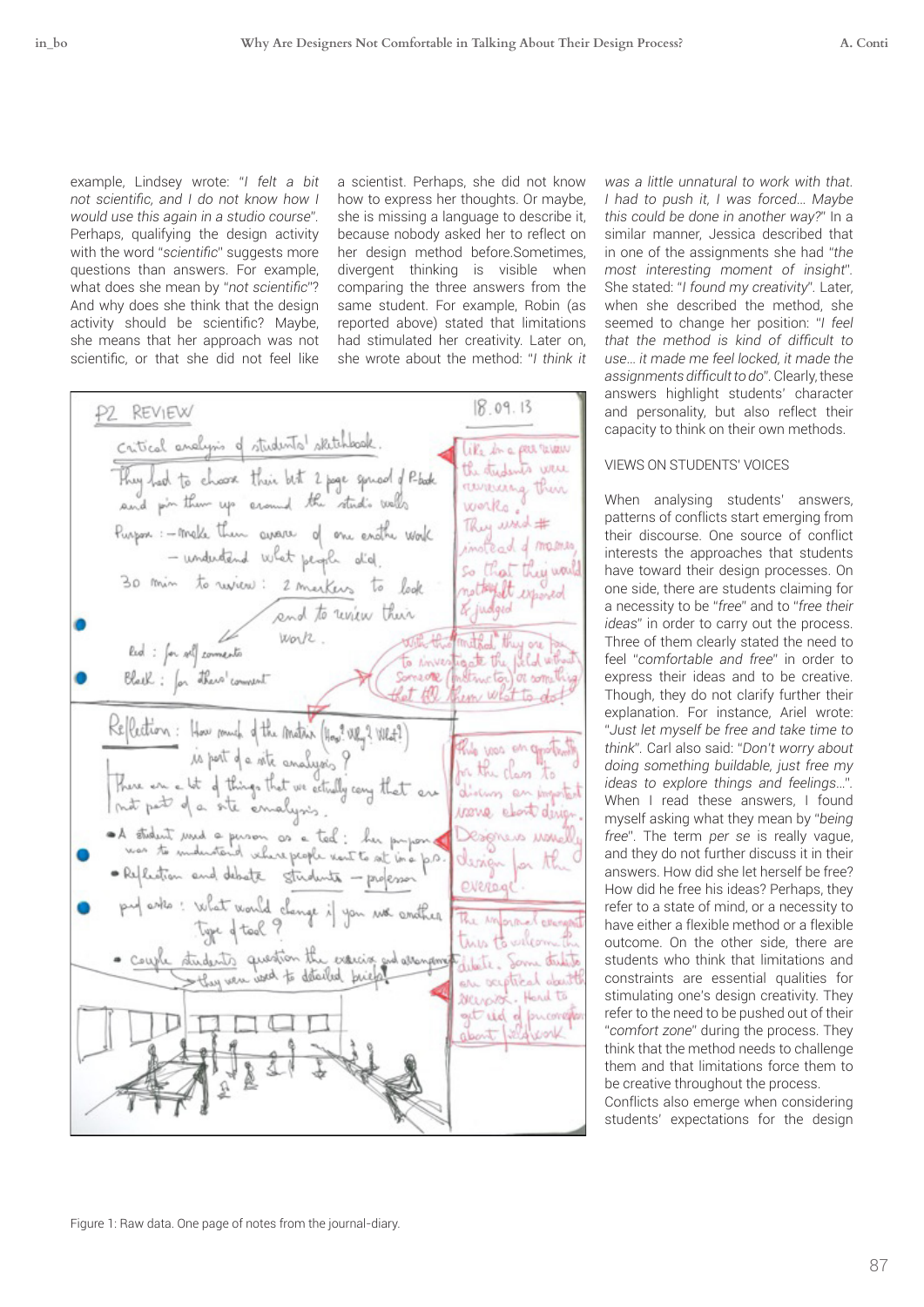process. There are students who felt being "*not-scientifc*" during the design process. Speculating on this statement, this may represent students' need for a more rational and systematic approach to the process. Or instead, it might refer to the expectation of being scientifc that students have toward the design process. Also, there are students who think that the design process, especially in the frst phases, should be "*messy*" and "*chaotic*"*.* The same students talk about being "comfortable" with the situation and to "*trust yourself*" during the process*.* They seem to be at ease with their design process, showing awareness of their own design approaches. Though,

they resist to give a better explanation of their concepts.The reader of this study might draw the conclusion that students experience these conflicts because they are still learning how to design. The process of learning inevitably requires time, and maybe they simply have to grow.<sup>9</sup> Conflicts and divergent thinking in students' answers reveal a status of uncertainty toward students' understanding of their design process.

Established professionals, with several years of experience in the feld of design, have learnt how to cope with uncertainty during their design processes. They are used to messiness and chaos, adapting to anxiety, and following their intuitions.

## $9 + 1$  statements to reflect on the idea generation process

Please rank each of the following activities (on a scale of importance from 1 to 10) for the role they played in shaping the (2-3) most significant moments of insight you experienced during this course.

| 1. Being in the field during the assignment                                                                                        |  |  |  |  | 1 2 3 4 5 6 7 8 9 10 |
|------------------------------------------------------------------------------------------------------------------------------------|--|--|--|--|----------------------|
| 2. Reading the course literature/bibliography                                                                                      |  |  |  |  | 1 2 3 4 5 6 7 8 9 10 |
| 3. Reading other literature                                                                                                        |  |  |  |  | 12345678910          |
| 4. Talking with my fellow students                                                                                                 |  |  |  |  | 1 2 3 4 5 6 7 8 9 10 |
| 5. Talking with my partner in this course                                                                                          |  |  |  |  | 1 2 3 4 5 6 7 8 9 10 |
| 6. Talking with the instructors                                                                                                    |  |  |  |  | 12345678910          |
| 7. Previous background (previous courses, Bachelor's degree, etc.)                                                                 |  |  |  |  | 1 2 3 4 5 6 7 8 9 10 |
| 8. Using the "fieldwork mode" (What? How? Why?you carry)                                                                           |  |  |  |  | 12345678910          |
| 9. Introducing unexpected variables in the process<br>(e.g. make changes in the "fieldwork mode" during the exercise, tools, etc.) |  |  |  |  | 12345678910          |
| 10.<br>and a straightful state of the state of the                                                                                 |  |  |  |  | 12345678910          |

Instead, students who experience the design studio for the frst few times do not really know how they should feel about their design process. They do not know what the perceptions of the design process should be. But how would you – reader – describe your design experience? Would you do it *better* than the students I discuss here? Were you even asked the kinds of questions that I asked these students? Perhaps, time is just an aspect that influence students' ability to cope with their design processes.

Nonetheless for designers, being able to cope with the design process does not necessarily mean being also able to fully understand and to describe it. Considering students' answers in the workshop, in many cases they do not clarify their explanations. Sometimes, they trivialise their descriptions with clichés and jargon. For example, they do not justify the use of certain terms, or concepts. Among the others, Carl did not explain how he was able to "*free*" his ideas. John did not clarify why the design process "*should be chaotic*" in the beginning. Some of the students show hesitations and gaps in their answers. Lindsey felt "*a bit not scientifc*" in using her method and she did not know if it was useful, but she thought it was a "*fun change*". Nic said that he got his best moment of insight when he was not "*trying to be smart*". He referred to the need to "*relax and rely on your own*" in order to stimulate ideas. Kate felt "*childish*" and could not see why she was doing what she did, but she also said that it was "good" to reflect on the process. Robin explained how the "*limitations*" made her "*creative*", but she also thought that it was "*unnatural*" to work in that way, and that she was "*forced*". Unspoken explanations and contradictions, reveal that students experienced a certain discomfort in writing about their design process. Students resisted to conceptualize their uncertainty and ambiguity toward their process. Hence, there seems to be a lack of language for explaining one's experience of the design process. This

Figure 2: Survey number 1: 9+1 statements to reflect on the idea generation process.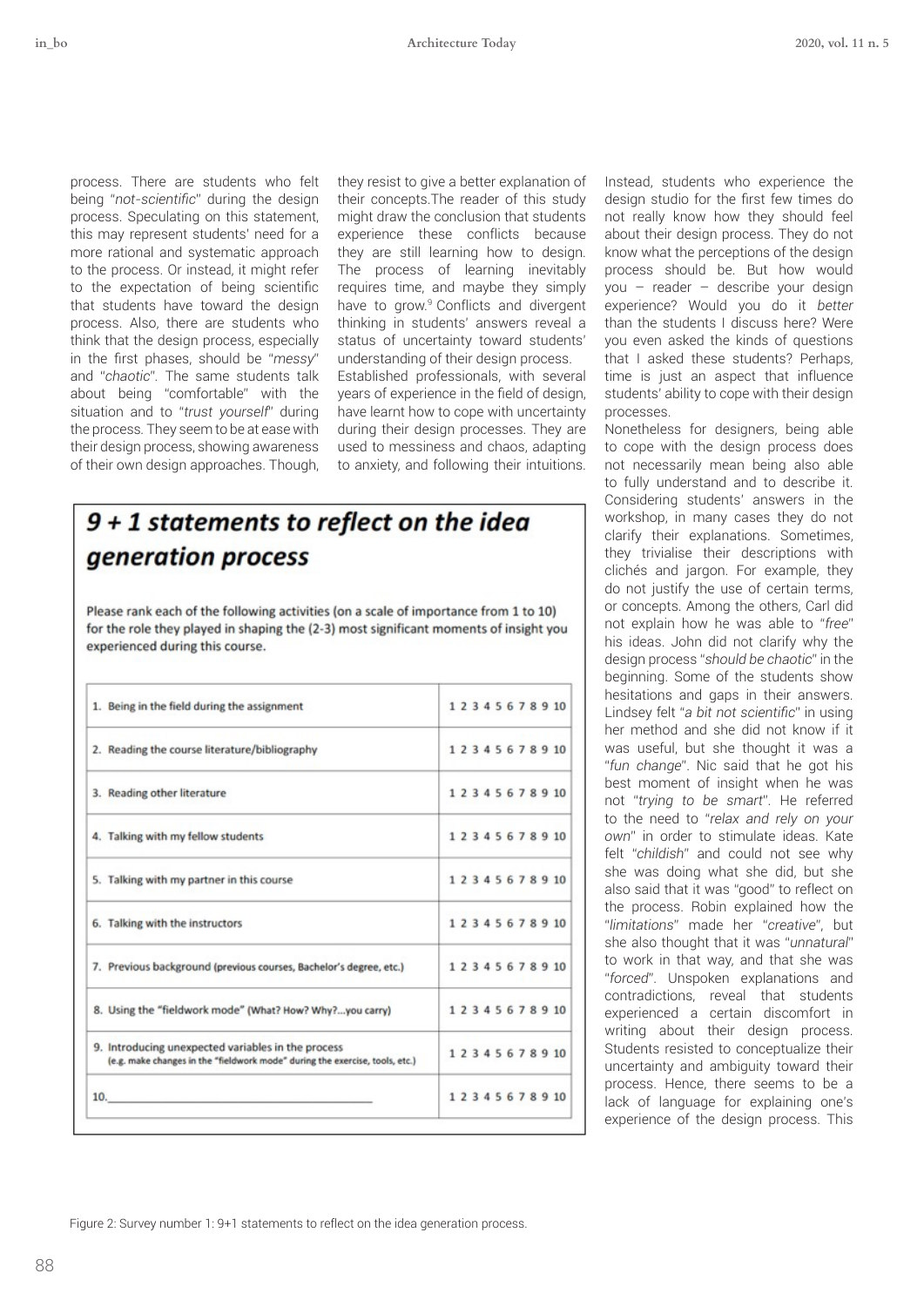| <b>Idea generation process</b>                                                                                                                                                                                              |
|-----------------------------------------------------------------------------------------------------------------------------------------------------------------------------------------------------------------------------|
| a) What was in your opinion, your most interesting idea or most interesting moment of insight<br>during this course? (either for any of the assignments or for the essay)                                                   |
| b) When and where did you get it? (please describe the situation. What were you doing? Was it<br>an ordinary day? Was it during an assignment? Were you using a specific tool or a "fieldwork<br>mode"? if yes, which one?) |
| c) How useful did you find the "fieldwork mode" framework for your assignments?                                                                                                                                             |

lack of language is also visible with some established professionals when attempting to explain their experience of the design process to others. If this lack is common both in students and professional practitioners, then it might be related to the only thing they share: education. Indeed, I argue that the lack of language is related to the way they were taught and the characteristics of the design studio. The activity of designing in the studio aims to generate solutions to design problems. The outcome of the design process is the answer to the design problem – the project. Reflecting on the design process does not mean fnding answers to the design problem. Instead, it means trying to understand where the problem comes from, and also trying to understand the experience of the design process as distinct from the products that come out of it. I think that the habit of talking and reflecting over the process of designing is not yet considered a common practice in the studio. Most of the training happens with tacit learning-by-doing approaches. In so doing, students focus on doing their projects, but without spending time on thinking what happens while they are designing. Forms of reflection on the design process do not seem to be part of the tradition of the design studio. Students are not taught to do that in studio courses, so this is also why they do not have a language to convey what is in their mind when they are designing. In this talk, I reflected only about the students of this course, so this does not represent a complete picture. It was the frst time in the program that the students attended such course focusing on design processes and reflecting over the practices normally carried out in studio courses. Thus, I wonder if what I observed represents a general tendency among students of design. With a more systematic experiment, I intend to test students in other courses, but also within other design disciplines. Design studios of environmental design disciplines will be the focus of the next steps of research. The reflections I presented here took in consideration only students' perspective. In order to enrich the argument, there is of course a need to include the teachers of design studios in the discussion. Including their points of view in the discourse will probably bring a different perspective in the results.

As per students' point of view, during the workshop and the fnal assessment of the course several of them expressed the need to bring forward in their education topics such as reflexivity on the design process. One of them, Sue, wrote in her answer: "*It was meaningful to focus on the process. Previously all courses have been about the product*"*.*